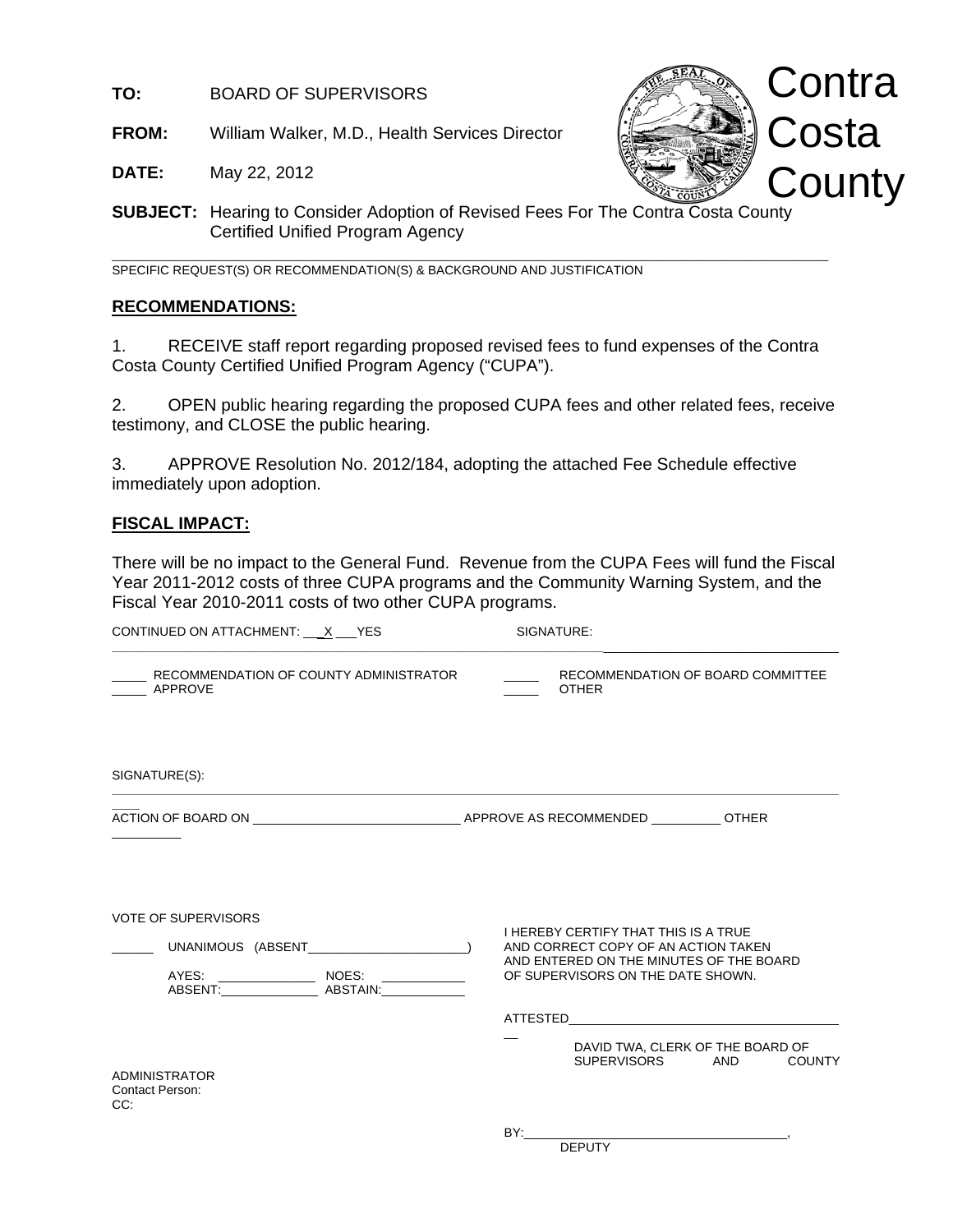### **SUBJECT:** HEARING TO CONSIDER ADOPTION OF REVISED FEES FOR THE CONTRA COSTA COUNTY CERTIFIED UNIFIED PROGRAM AGENCY

**DATE**: May 22, 2012 **PAGE:** 2

### **BACKGROUND:**

The Hazardous Materials Programs ("HMP") Division of the Health Services Department administers the Contra Costa County Certified Unified Program Agency ("CUPA"). The CUPA operates the Hazardous Materials Business Plan (HMBP) Program, Hazardous Waste Generator (HWG) Program, Underground Storage Tank (UST) Program, California Accidental Release Prevention (CalARP) Program and Aboveground Petroleum Storage Act (APSA) Program. As directed by the Board in the early 1990s, all of the activities of the CUPA are funded through fees and penalties. The *Staff Report on the Determination and Apportionment of CUPA Fees,* dated May 22, 2012 ("Report"), attached as Attachment 1, describes the CUPA programs, legal authorities for and standards applicable to the apportionment of the CUPA Fees, the process used to set the fee amounts and the manner of apportionment.

As can be seen in the proposed fee schedule attached as Attachment 2 staff has proposed fees that, due to the methods used, will decrease for many regulated business but increase for others. The only CUPA annual permit fee categories that will increase this year are HMBP Program fees applicable to some payors. Their fees will increase by between 0.5 and 12.5 percent. HMBP Program fee categories for other payors will decrease by up to 18.6 percent.

Annual permit fees charged to fund the other CUPA programs will decrease. Depending on the fee category, HWG Program fees will decrease by 6.7 to 26.9 percent, UST Program fees will decrease by 10.5 to 24.8 percent and APSA Program fees will decrease by 15.4 percent. Annual permit fees charged to fund the CalARP Program are based on the risk presented by each facility, and thus may increase or decrease based on that risk. This year only one CalARP facility fee was increased due to the change of the potential risk calculated for that facility. The annual permit fee revenue needed to fund this program, however, has decreased by 21.9 percent.

The overall expenses for the CUPA and the HMP Division have decreased during the last two years. The HMP Division moved offices in December 2009, and all of the costs of this move have been paid. The costs of the move reduced the amount of CUPA permit fees that are needed from each of the programs for a total of approximately \$300,000. The Salary and Benefits of the staff also decreased by \$10,700, which also decreased the amount of CUPA permit fees that are needed to fund the programs. There were also statewide settlements for two large environmental cases that brought \$300,000 in penalty money to the CUPA, which decreased the permit fees needed to fund the UST and HWG Programs by \$200,000 for the UST Program and \$100,000 for the HWG Program. The overall amount of CUPA permit fees needed to be assessed for Fiscal Year 2011-2012 has decreased by 9.7 per cent from the CUPA permit fees charged in Fiscal Year 2010-2011.

. The proposed fees include a variety of miscellaneous service fees, charged by the hour for various services that the CUPA provides to regulated businesses. Among them are a fee of \$101 per hour for use of the Community Warning System, charged to businesses that do not pay for the system as part of their annual permit fee, and a \$60 initial permit processing fee to be charged to businesses that become subject to regulation by the CUPA or change ownership.

Fees are also proposed for services provided by the Hazardous Materials Incident Response Team (IR Team) to persons and entities that are not regulated by the CUPA. These services are provided countywide by Hazardous Materials Specialists pursuant to the Hazardous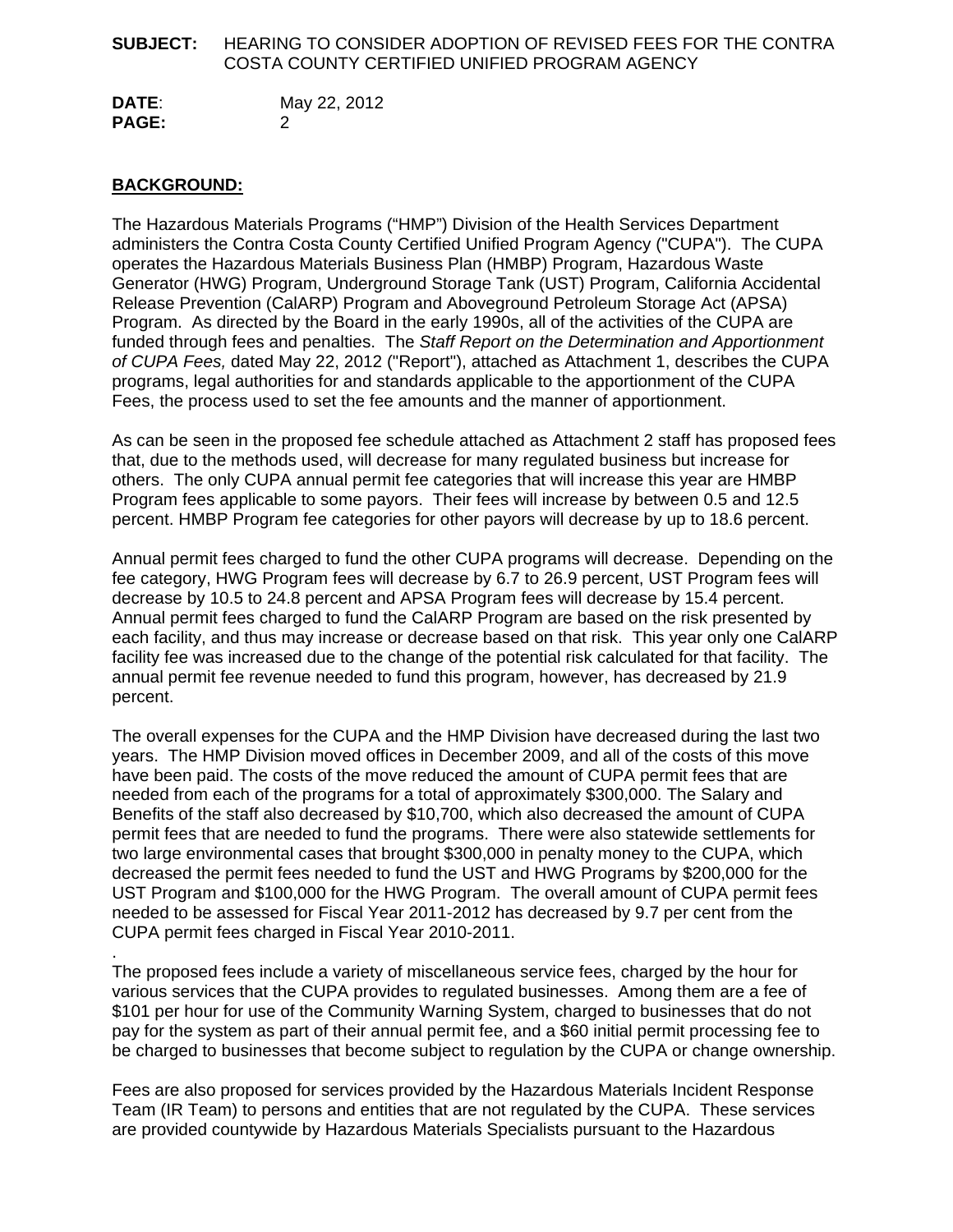#### **SUBJECT:** HEARING TO CONSIDER ADOPTION OF REVISED FEES FOR THE CONTRA COSTA COUNTY CERTIFIED UNIFIED PROGRAM AGENCY

**DATE**: May 22, 2012 **PAGE:** 3

Materials Area Plan. Fees of \$175 per hour per specialist during regular business hours and \$199 per specialist for non-business hours remain unchanged from last year and were calculated based on the salary and benefit rate of a specialist (\$122.51 per hour) and proportional amounts representing other costs of the IR Team (services and supplies, direct administration, indirect administration and county overhead). These fees are authorized pursuant to Health & Safety Code section 101325.

The Internal Operations Committee of the Board of Supervisors is scheduled to review these fees on May 14, 2012. The Board will receive an oral report on the outcome of the meeting and any recommendations from the Internal Operations Committee.

### **CONSEQUENCES OF NEGATIVE ACTION:**

The current fee schedule for the CUPA would remain in place. If the current fee schedule remains in place, regulated businesses collectively would be paying more than what is required to operate the CUPA programs. The CUPA overall would realize a surplus of approximately \$800,000, which is roughly 10 percent more than the fee revenue needed to fund the five programs. The fees that we charge business are to cover the reasonable and necessary costs of the CUPA programs and the CUPA has no authority for charging more than what is needed to cover these reasonable and necessary costs.

Attachments:

Resolution No. 2012/184.

- 1. *Staff Report on the Determination and Apportionment of CUPA Fees*, dated May 22, 2012.
- 2. Proposed fee schedule, dated May 22, 2012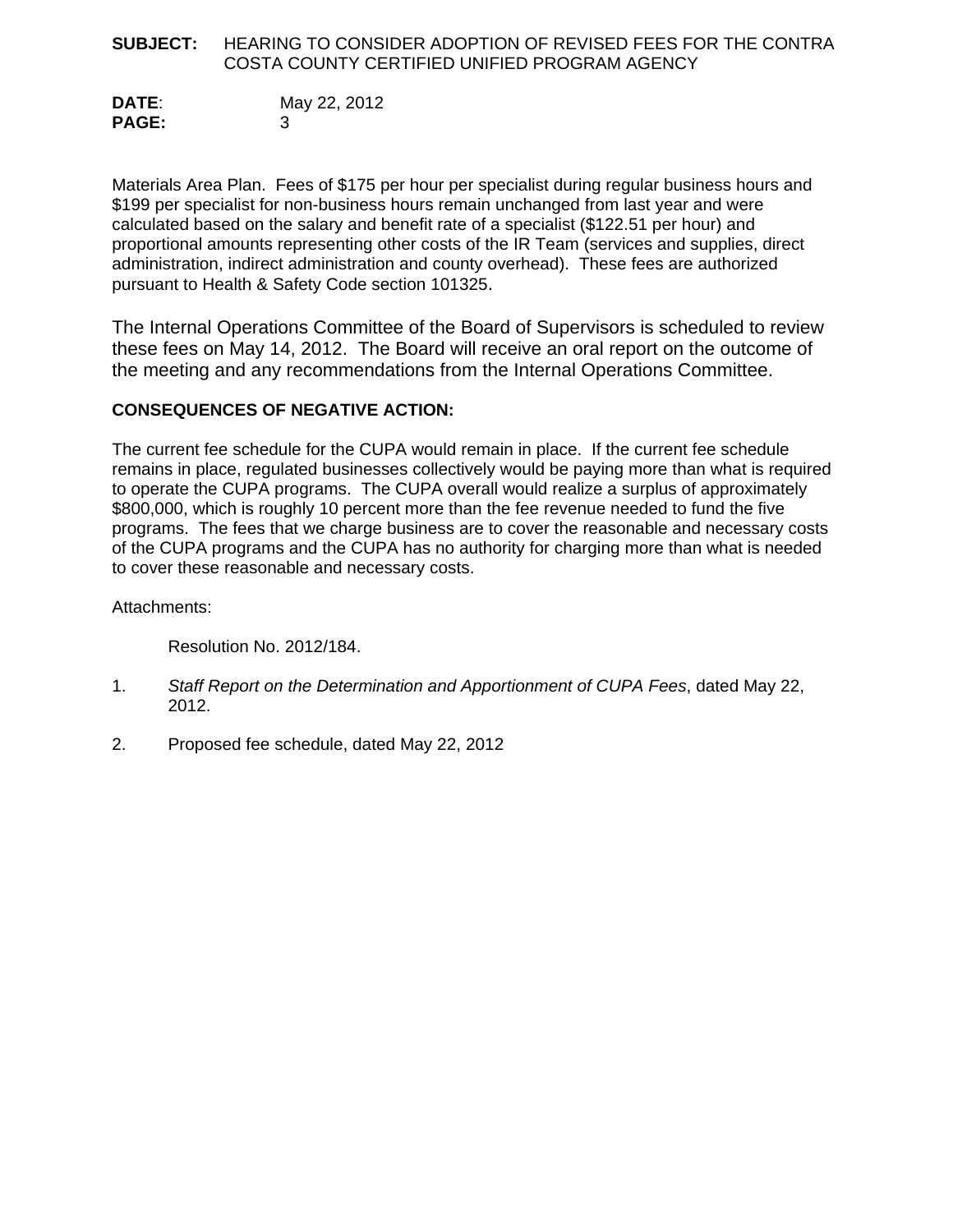# **CONTRA COSTA COUNTY CERTIFIED UNIFIED PROGRAM AGENCY**

### **Proposed Fee Schedule Effective May 22, 2012**

The following is the proposed schedule of fees applicable to programs administered by the Contra Costa Certified Unified Program Agency ("CUPA"). Fees to fund the reasonable and necessary costs incurred by the Contra Costa County CUPA are authorized by California Health & Safety Code section 25404.5 and Section 15210 of Title 27 of the California Code of Regulations. Upon approval by the Board of Supervisors, the proposed fees would apply to all CUPA invoices issued on or after the Effective Date.

# **Hazardous Materials Business Plan Program**

| <b>Projected Inventory (Lbs. Of Material)</b>                             | # Employees | <b>Current Fee</b> | <b>Proposed Fee</b> |  |
|---------------------------------------------------------------------------|-------------|--------------------|---------------------|--|
| Less than 1,000                                                           | N/A         | \$226              | \$254               |  |
| 1,000 or more but less than 10,000                                        | 0 to 19     | \$314              | \$353               |  |
| 10,000 or more but less than 100,000                                      | 0 to 19     | \$702              | \$758               |  |
| 100,000 or more but less than 250,000                                     | 0 to 19     | \$1,005            | \$1,076             |  |
| 250,000 or more but less than 500,000                                     | 0 to 19     | \$2,055            | \$2,065             |  |
| 1,000 or more but less than 10,000                                        | 20 or more  | \$899              | \$991               |  |
| 10,000 or more but less than 100,000                                      | 20 or more  | \$1,218            | \$1,344             |  |
| 100,000 or more but less than 250,000                                     | 20 or more  | \$2,481            | \$2,734             |  |
| 250,000 or more but less than 500,000                                     | 20 or more  | \$4,571            | \$4,979             |  |
| 500,000 or more but less than 2.5 million                                 | N/A         | \$11,547           | \$11,171            |  |
| 2.5 million or more but less than 10 million                              | N/A         | \$20,179           | \$18,721            |  |
| 10 million or more but less than 100 million                              | N/A         | \$34,922           | \$31,688            |  |
| 100 million or more but less than 1 billion                               | N/A         | \$67,834           | \$58,029            |  |
| 1 billion or more but less than 5 billion                                 | N/A         | \$114,121          | \$108,056           |  |
| 5 billion or more                                                         | N/A         | N/A                | N/A                 |  |
| <b>Other</b>                                                              |             |                    |                     |  |
| All oil refineries and class 1 off-site hazardous<br>waste disposal sites | N/A         | \$151,523          | \$123,342           |  |
| <b>Miscellaneous Service Fees</b>                                         |             |                    |                     |  |
|                                                                           |             | <b>Current Fee</b> | <b>Proposed Fee</b> |  |
| <b>Unstaffed Remote Facilities</b>                                        |             |                    |                     |  |
| • Examption Application Paview                                            |             | \$268              | \$257               |  |

### **Annual Permit Fees**

• **Exemption Application Review**  (Per unstaffed remote facility)

# **Attachment 2**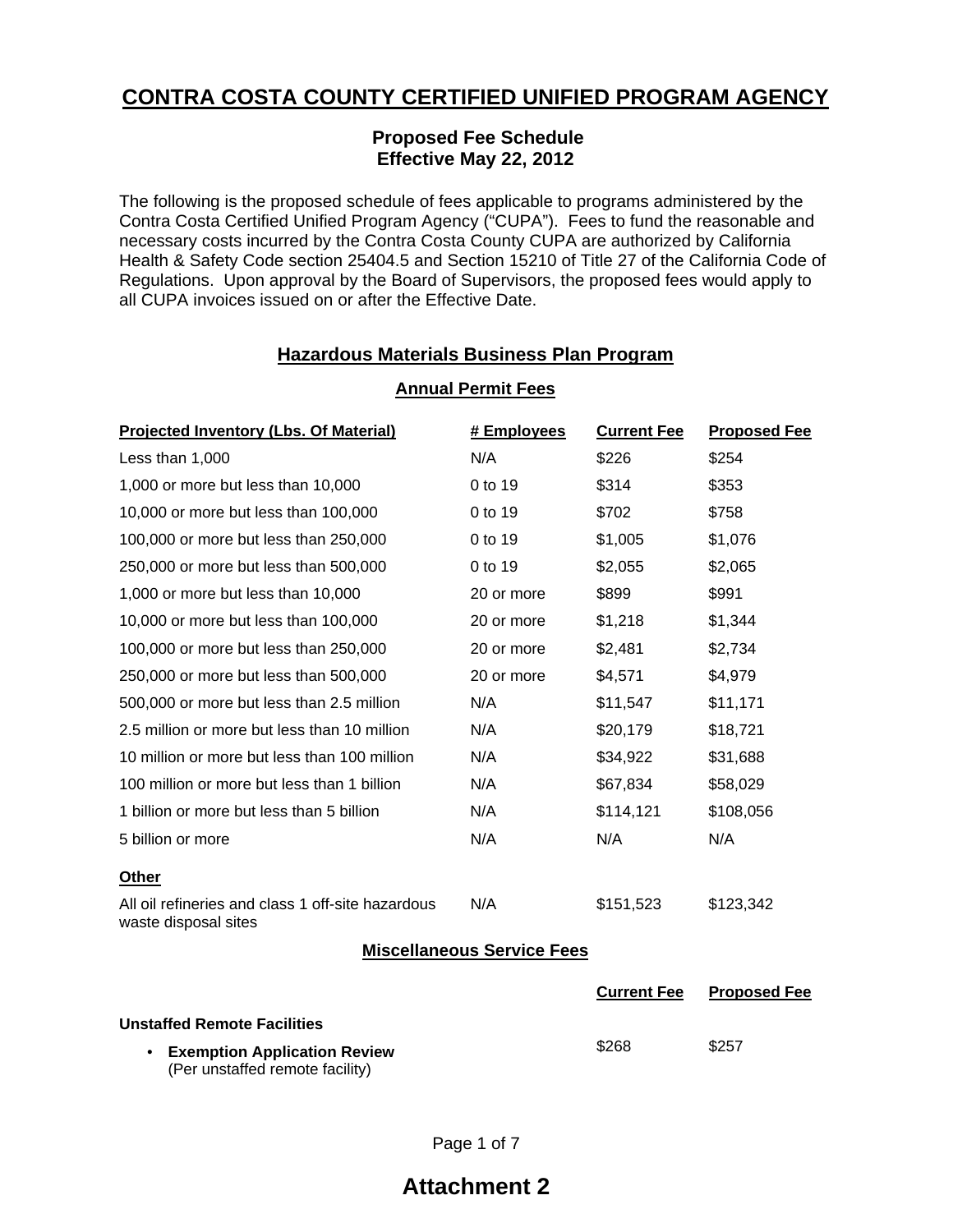# **Hazardous Waste Generator Program**

### **Annual Permit Fees**

| <b>Hazardous Waste Generated</b>                  | <b>Current Fee</b> | <b>Proposed Fee</b> |  |
|---------------------------------------------------|--------------------|---------------------|--|
| Less than 5 tons/year                             | \$520              | \$485               |  |
| 5 or more tons, but less than 12 tons/year        | \$730              | \$658               |  |
| 12 or more tons, but less than 25 tons/year       | \$1,120            | \$986               |  |
| 25 or more tons, but less than 50 tons/year       | \$1,763            | \$1,516             |  |
| 50 or more tons, but less than 250 tons/year      | \$4,034            | \$3,188             |  |
| 250 or more tons, but less than 500 tons/year     | \$12,803           | \$10,559            |  |
| 500 or more tons, but less than 1,000 tons/year   | \$20,773           | \$16,517            |  |
| 1,000 or more tons, but less than 2,000 tons/year | \$35,103           | \$26,897            |  |
| 2,000 or more tons/year                           | \$78,575           | \$57,409            |  |
| <b>Onsite Treatment</b>                           |                    |                     |  |
| Permit By Rule (Fixed Units)                      | \$3,222            | \$3,068             |  |
| <b>Conditional Authorization</b><br>$\bullet$     | \$3,222            | \$3,068             |  |
| <b>Conditional Exemption</b>                      | \$644              | \$614               |  |

# **Underground Storage Tank Program**

| <b>Underground Storage Tank Annual Permit</b>                                                       | <b>Current Fee</b> | <b>Proposed Fee</b> |  |
|-----------------------------------------------------------------------------------------------------|--------------------|---------------------|--|
| Single tank of 1,000 gallons or less used solely<br>in connection with the occupancy of a residence | \$596              | \$480               |  |
| First tank of 50,000 gallons or less                                                                | $$298*$            | \$480*              |  |
| Basic fee for tank of 50,000 gallons or less                                                        | \$1,043            | \$720               |  |
| Each tank of 50,000 gallons or more                                                                 | \$1,788            | \$1,788             |  |
|                                                                                                     |                    |                     |  |

\* In addition to the basic fee, a surcharge of \$480 is applicable to the tank at each site that has the earliest installation date.

#### **Underground Storage Tank Miscellaneous Inspections A** Other Services **Current Fee Proposed Fee**

| * **************                                                             | <b>UULLELIL LEE</b> | <b>FIUDUSEU FEE</b> |  |
|------------------------------------------------------------------------------|---------------------|---------------------|--|
| <b>Permit Amendment or Transfer</b>                                          | \$268               | \$257               |  |
| Tank or Piping Modification or Repair Plan Review and<br><b>Inspection</b>   |                     |                     |  |
| $\bullet$ Base Fee                                                           | \$938               | \$938               |  |
| • Each additional hour or fraction thereof of staff time<br>beyond 3.5 hours | \$268               | \$257               |  |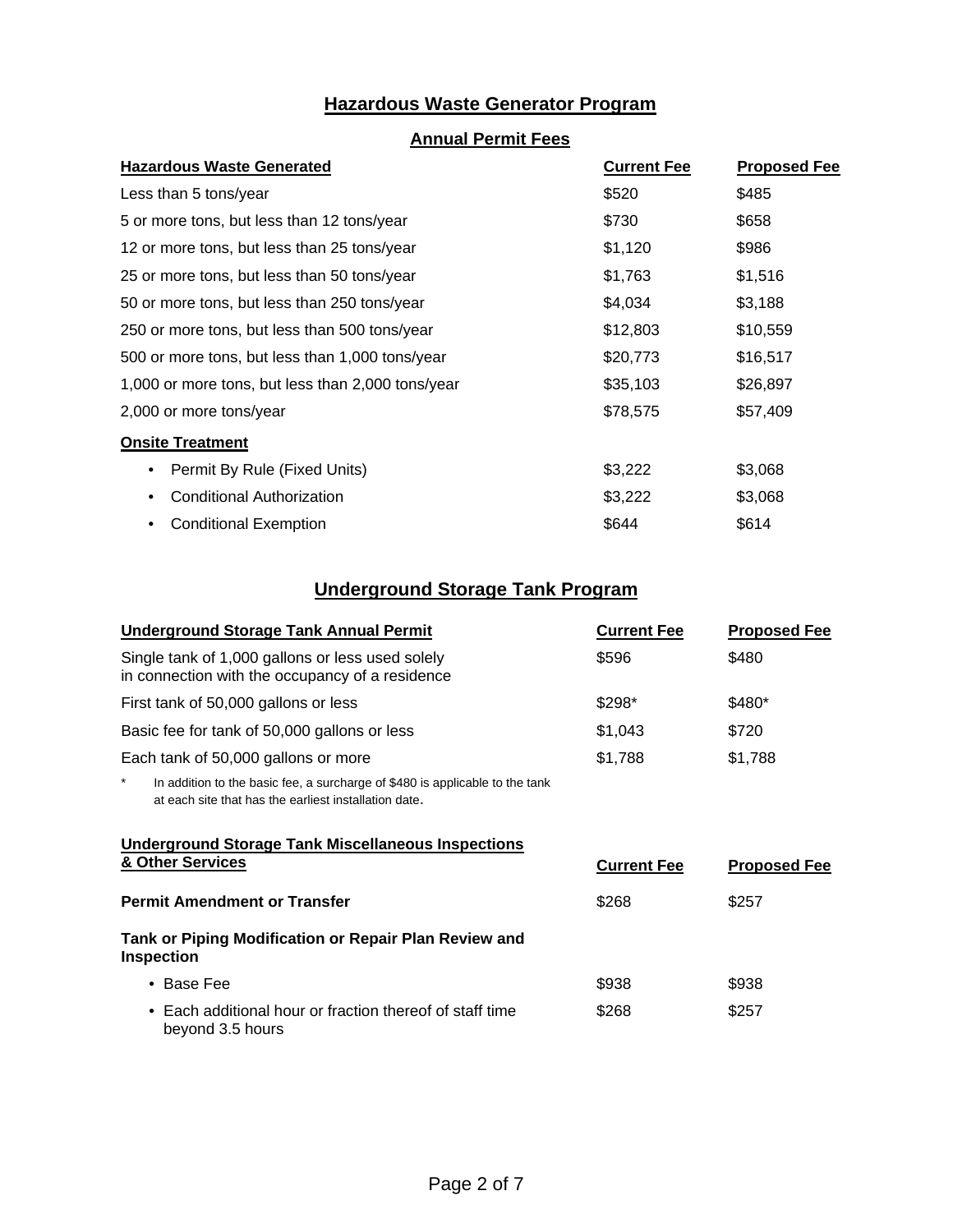| <b>Tank Lining Upgrade Plan Review and Inspection</b>                                                                                             |         |         |
|---------------------------------------------------------------------------------------------------------------------------------------------------|---------|---------|
| $\bullet$ First tank                                                                                                                              | \$2,814 | \$2,698 |
| • Each additional tank                                                                                                                            | \$402   | \$385   |
| • Each additional hour or fraction thereof of staff time<br>beyond 10.5 hours                                                                     | \$268   | \$257   |
| <b>Tank Installation Plan Review and Inspection</b>                                                                                               |         |         |
| • New tank facility, first tank                                                                                                                   | \$4,958 | \$4,753 |
| • New tank facility, each additional tank                                                                                                         | \$536   | \$514   |
| Tank and Piping Removal Plan Review and Inspection                                                                                                |         |         |
| • First tank                                                                                                                                      | \$1,876 | \$1,798 |
| • Each additional tank                                                                                                                            | \$402   | \$385   |
| <b>Field Installed Cathodic Protection Plan Review and</b><br><b>Inspection</b>                                                                   | \$1,340 | \$1,285 |
| <b>Tank Lining Inspection</b>                                                                                                                     |         |         |
| $\bullet$ First tank                                                                                                                              | \$1,876 | \$1,798 |
| • Each additional tank                                                                                                                            | \$268   | \$257   |
| Piping, Under Dispenser Container and Sump Upgrade<br><b>Plan Review and Inspection</b>                                                           |         |         |
| $\bullet$ First tank                                                                                                                              | \$3,350 | \$3,211 |
| • Each additional tank                                                                                                                            | \$402   | \$385   |
| <b>Under Dispenser Container or Sump Repair (Without</b><br><b>Piping) Inspection</b><br>(Single Sump or Single Under Dispenser Container Repair) | \$938   | \$899   |
| <b>Phase I EVR Upgrade Plan Review and Inspection</b><br>(Upgrade includes installation of Spill Containers)                                      | \$670   | \$642   |
| <b>Existing Under Dispenser Container Replacement Plan</b><br><b>Review and Inspection</b><br>(Includes Soil Sampling)                            | \$938   | \$899   |
| <b>Temporary Closure Plan Review and Inspection</b>                                                                                               |         |         |
| • First tank                                                                                                                                      | \$804   | \$771   |
| • Each additional tank                                                                                                                            | \$134   | \$128   |
| <b>Monitoring System Change Plan Review and Inspection</b>                                                                                        | \$1,072 | \$1,028 |
| <b>Cold Start of Monitoring Panel Inspection</b>                                                                                                  | \$804   | \$771   |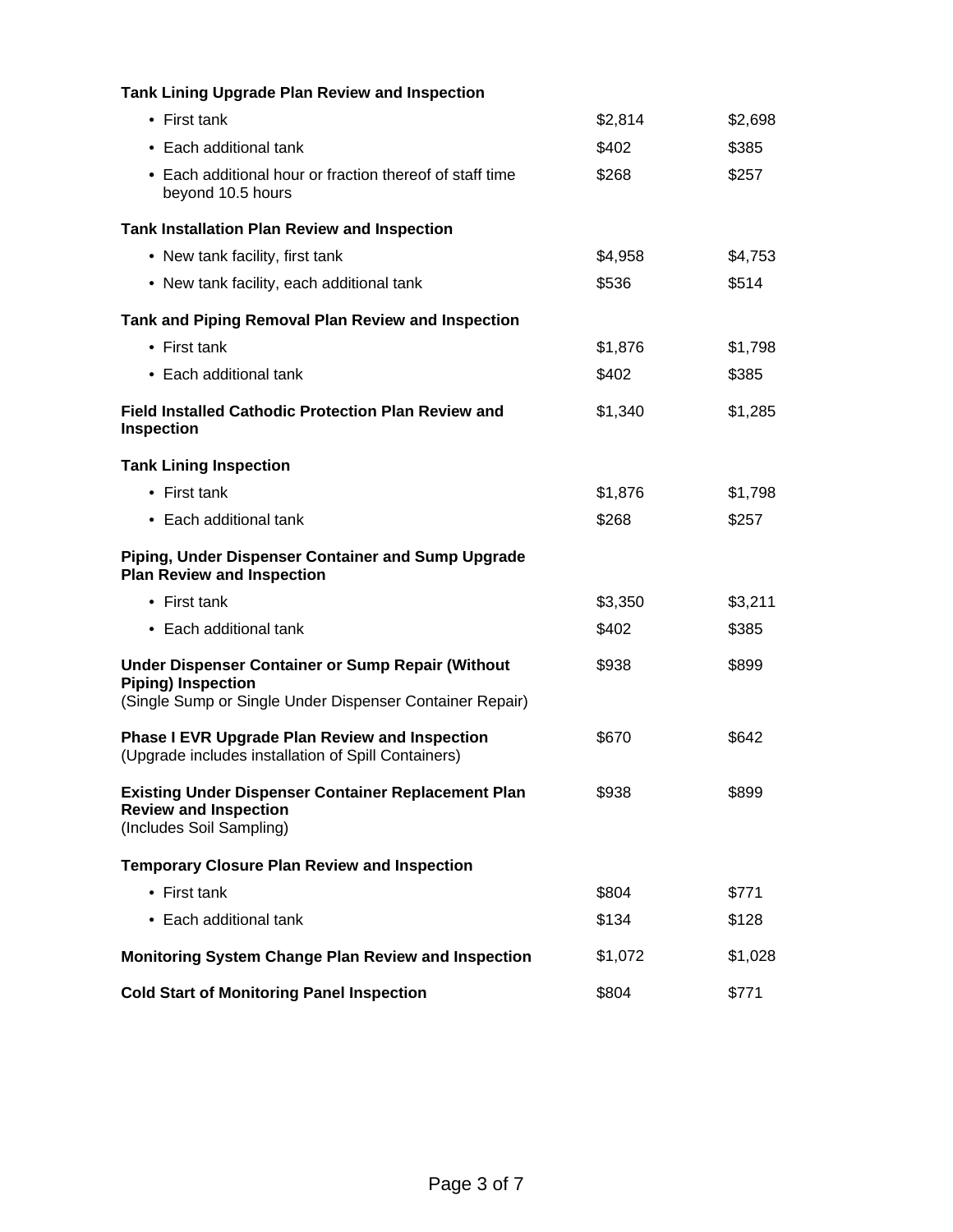#### \$500/tank \$500/tank

#### **Penalty**

The following penalty shall be applied and collectible from parties responsible for the following action, in addition to any penalties that may be imposed under any other underground tank regulation:

 Failure to file and report a change in ownership or operator of an underground tank.

### **California Accidental Release Prevention (CalARP) Program**

#### **Annual Permit**

Fees applicable to stationary sources will be determined according to the following formula:

| Fee        | $=$ $-$ | $(TC/TRF) \times RF$                                                       |
|------------|---------|----------------------------------------------------------------------------|
| TC.        | $=$     | Total cost of the County's CalARP program                                  |
| <b>TRF</b> | $=$     | "Total Risk Factor," or the sum of the Stationary Source Modified Chemical |
|            |         | Exposure Indexes (SSMCEI) of all stationary sources in the County          |
| <b>RF</b>  | $=$     | "Risk Factor," or a stationary source SSMCEI                               |

 The TRF for the County and RF of a stationary source (SSMCEI) shall be determined pursuant to the Contra Costa County Health Services Department's California Accidental Release Prevention Program Relative Risk Determination Methodology, attached hereto as Exhibit A and incorporated herein by this reference.

#### **Stationary Source Exemption & Other Fees**

|                                                                                                                                                                                | <b>Current Fee</b> | <b>Proposed Fee</b> |
|--------------------------------------------------------------------------------------------------------------------------------------------------------------------------------|--------------------|---------------------|
| <b>Exemption Application Review</b><br>(Per regulated substance per process)                                                                                                   | \$705              | \$754               |
| <b>Exemption Application Review</b><br>(Per warehouse where regulated substances are stored, if<br>source does not handle any regulated substance in a process)                | \$705              | \$754               |
| <b>Exemption Review Annual Fee</b><br>(Assessed on all stationary sources that handle regulated<br>substances on site but are exempt from preparing a Risk<br>Management Plan) | \$70               | \$75                |
| <b>Reduced Fee for Multiple Stationary Sources</b>                                                                                                                             |                    |                     |
| • First stationary source                                                                                                                                                      | Full fee           | Full fee            |
| • Each additional substantially identical stationary source                                                                                                                    | \$10% of full fee  | 10% of full fee     |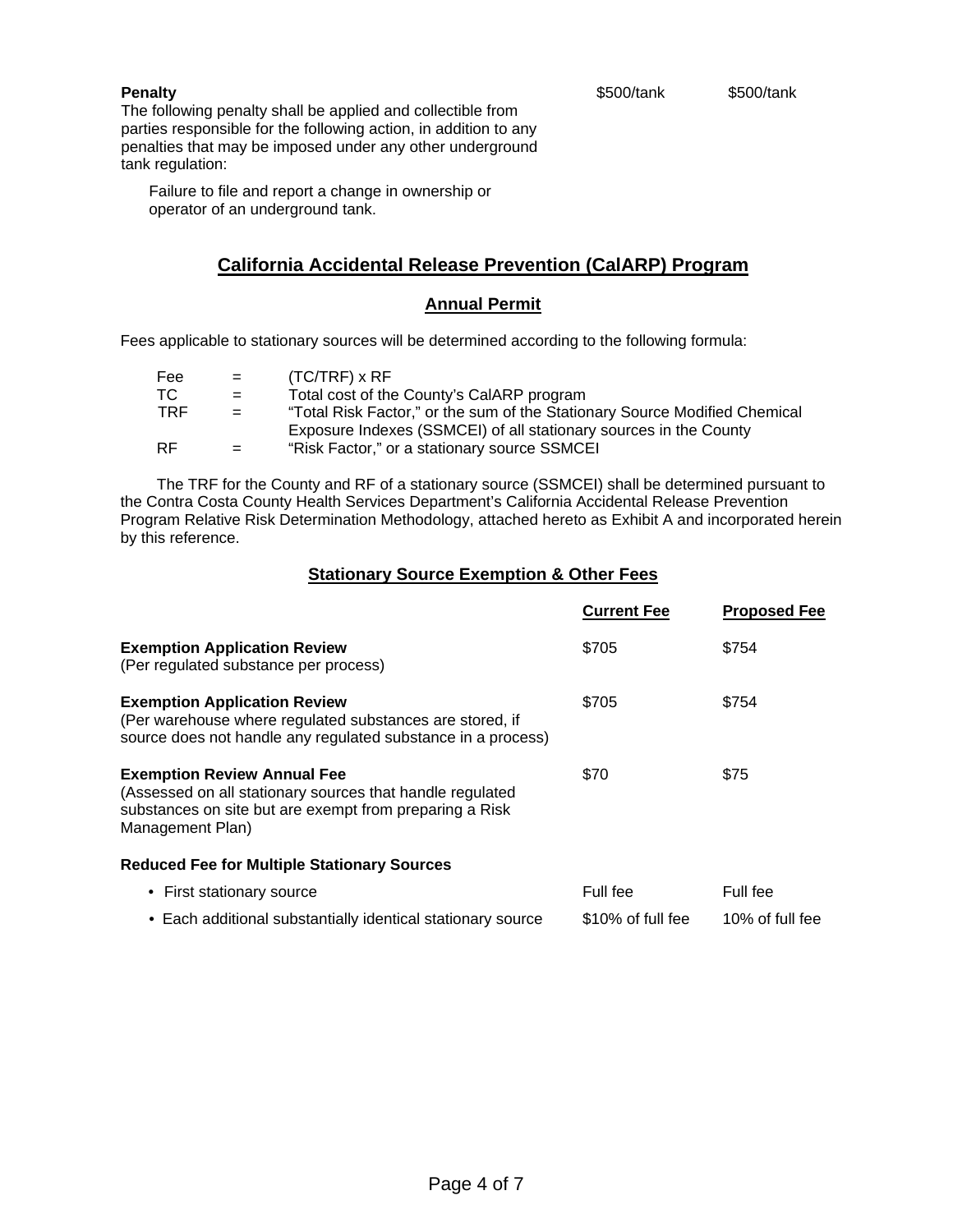# **Aboveground Petroleum Storage Act Program**

# **Annual Permit Fees**

| <b>Tank Facility Description</b>                                                                  | <b>Current Fee</b> | <b>Proposed Fee</b> |
|---------------------------------------------------------------------------------------------------|--------------------|---------------------|
| Facility with storage capacity of 1,320 or more gallons but less<br>than 10,000 gallons           | \$633              | \$536               |
| Facility with storage capacity of 10,000 or more gallons but less<br>than 100,000 gallons         | \$1,425            | \$1,206             |
| Facility with storage capacity of 100,000 or more gallons but<br>less than 1 million gallons      | \$5,700            | \$4,822             |
| Facility with storage capacity of 1 million or more gallons but<br>less than 10 million gallons   | \$7,599            | \$6,429             |
| Facility with storage capacity of 10 million or more gallons but<br>less than 100 million gallons | \$11,399           | \$9,644             |
| Facility with storage capacity of 100 million or more gallons                                     | \$18,999           | \$16,074            |

# **Miscellaneous CUPA Fees**

|                                                                                                                                                                                                                                                                                                                                                                                                                                                                                                                                                                                                                                                                                                                                          | <b>Current Fee</b> | <b>Proposed Fee</b> |
|------------------------------------------------------------------------------------------------------------------------------------------------------------------------------------------------------------------------------------------------------------------------------------------------------------------------------------------------------------------------------------------------------------------------------------------------------------------------------------------------------------------------------------------------------------------------------------------------------------------------------------------------------------------------------------------------------------------------------------------|--------------------|---------------------|
| <b>Incident Response Fee</b><br>Each hour or fraction thereof of time spent by a Hazardous<br>Materials Specialist during regular business hours (Monday<br>through Friday, 8 a.m. to 5 p.m.) in connection with the<br>characterization or remediation of site contamination by the<br>release of a hazardous substance, material or waste by a<br>business regulated by the CUPA, if (1) the owner, operator or<br>other responsible person in charge of the site, or an emergency<br>services agency, requests assistance from the IR Team and (2)<br>the Hazardous Materials Programs Director or his designee<br>determines that an emergency response is necessary to protect<br>the public health and safety and the environment. | \$268/hr.          | \$257/hr.           |
| Each hour or fraction thereof of time spent by a CalARP<br>$\bullet$<br>Program Engineer during regular business hours (Monday<br>through Friday, 8 a.m. to 5 p.m.) in connection with the<br>characterization or remediation of site contamination by release<br>of a hazardous substance, material or waste by a regulated<br>business, including technical assistance to the IR Team and<br>follow-up work associated with incident investigations, if (1) the<br>owner, operator or other responsible person in charge of the site,<br>or an emergency services agency, requests assistance from the<br>IR Team and (2) the Hazardous Materials Programs Director or<br>his designee determines that an emergency response is        | \$141/hr.          | \$151/hr.           |

necessary to protect the public and safety and the environment.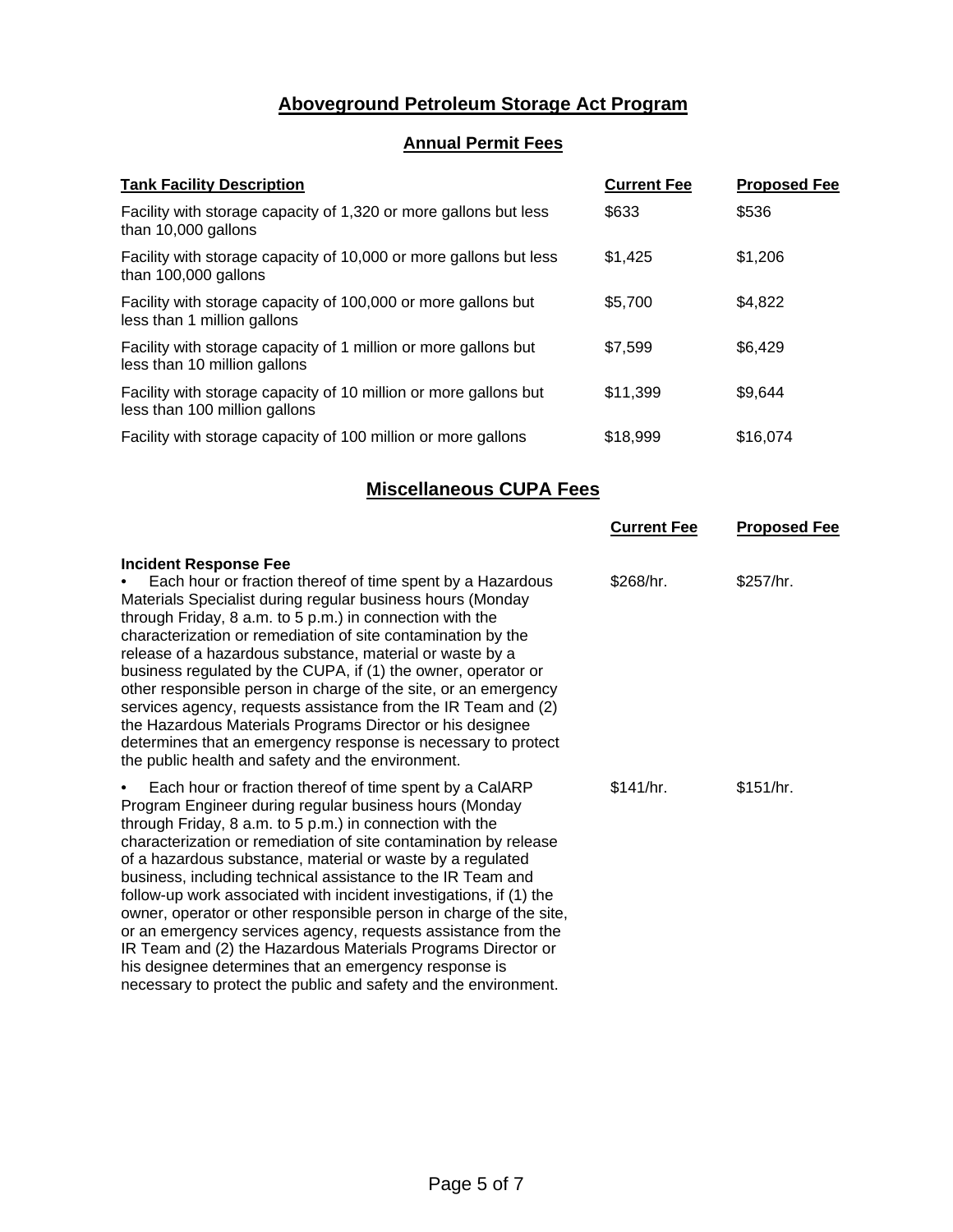| <b>Overtime Charges</b><br>Each hour or fraction thereof of time spent by a Hazardous<br>Materials Specialist performing any service at the request of a<br>regulated business on weekdays between 5 p.m. and 8 a.m.,<br>weekends or County holidays.                                                                                                                                                                                                                                                                                                                                                                                                                                                                                                                  | \$284/hr. | \$280/hr. |
|------------------------------------------------------------------------------------------------------------------------------------------------------------------------------------------------------------------------------------------------------------------------------------------------------------------------------------------------------------------------------------------------------------------------------------------------------------------------------------------------------------------------------------------------------------------------------------------------------------------------------------------------------------------------------------------------------------------------------------------------------------------------|-----------|-----------|
| Each hour or fraction thereof of time spent by a CalARP<br>Engineer performing any service at the request of a regulated<br>business on weekdays between 5 p.m. and 8 a.m., weekends or<br>County holidays.                                                                                                                                                                                                                                                                                                                                                                                                                                                                                                                                                            | \$171/hr. | \$176/hr. |
| Each hour or fraction thereof of time spent by a Hazardous<br>Materials Specialist on weekdays between 5 p.m. and 8 a.m.,<br>weekends or County holidays in connection with the<br>characterization or remediation of site contamination by release<br>of a hazardous substance, material or waste, if (1) the owner,<br>operator or other responsible person in charge of the site, or an<br>emergency services agency, requests assistance from the IR<br>Team and (2) the Hazardous Materials Programs Director or his<br>designee determines that an emergency response is necessary<br>to protect the public health and safety and the environment.                                                                                                               | \$284/hr. | \$280/hr. |
| Each hour or fraction thereof of time spent by a CalARP<br>٠<br>Program Engineer on weekdays between 5 p.m. and 8 a.m.,<br>weekends or County holidays in connection with the<br>characterization or remediation of site contamination by release<br>of a hazardous substance, material or waste, including technical<br>assistance to the IR Team and follow-up work associated with<br>incident investigations, if (1) the owner, operator or other<br>responsible person in charge of the site, or an emergency<br>services agency, requests assistance from the IR Team and (2)<br>the Hazardous Materials Programs Director or his designee<br>determines that an emergency response is necessary to protect<br>the public health and safety and the environment. | \$171/hr. | \$176/hr. |
| <b>Re-Inspection Fee</b><br>Each hour or fraction thereof of time spent by a Hazardous<br>Materials Specialist performing any inspection of a regulated<br>facility regulated by the CUPA beyond the routine or initial<br>inspection and one follow-up inspection.                                                                                                                                                                                                                                                                                                                                                                                                                                                                                                    | \$268/hr. | \$257/hr. |
| <b>Audit Verification Fee</b><br>Each hour or fraction thereof of time spent by a CalARP<br>Engineer following up on the compliance by a regulated<br>business regulated with an audit action plan pertaining to the<br>facility, if the business has not complied with more than 50<br>percent of the items on the action plan by the stated deadline.                                                                                                                                                                                                                                                                                                                                                                                                                | \$141/hr. | \$151/hr. |
| <b>Community Warning System Fee</b><br>Each hour or fraction thereof of CWS use in response to a<br>hazardous materials release by a regulated business that was<br>not subject to the CWS component of the HMBP Program Fee<br>on the Effective Date. Such use will be measured from system<br>activation through the all-clear declaration.                                                                                                                                                                                                                                                                                                                                                                                                                          | \$135/hr. | \$101/hr. |
| <b>Initial Permit Processing Fee</b><br>For the processing of annual CUPA permits for regulated<br>businesses that commence operations or change ownership                                                                                                                                                                                                                                                                                                                                                                                                                                                                                                                                                                                                             | \$60      | \$60      |